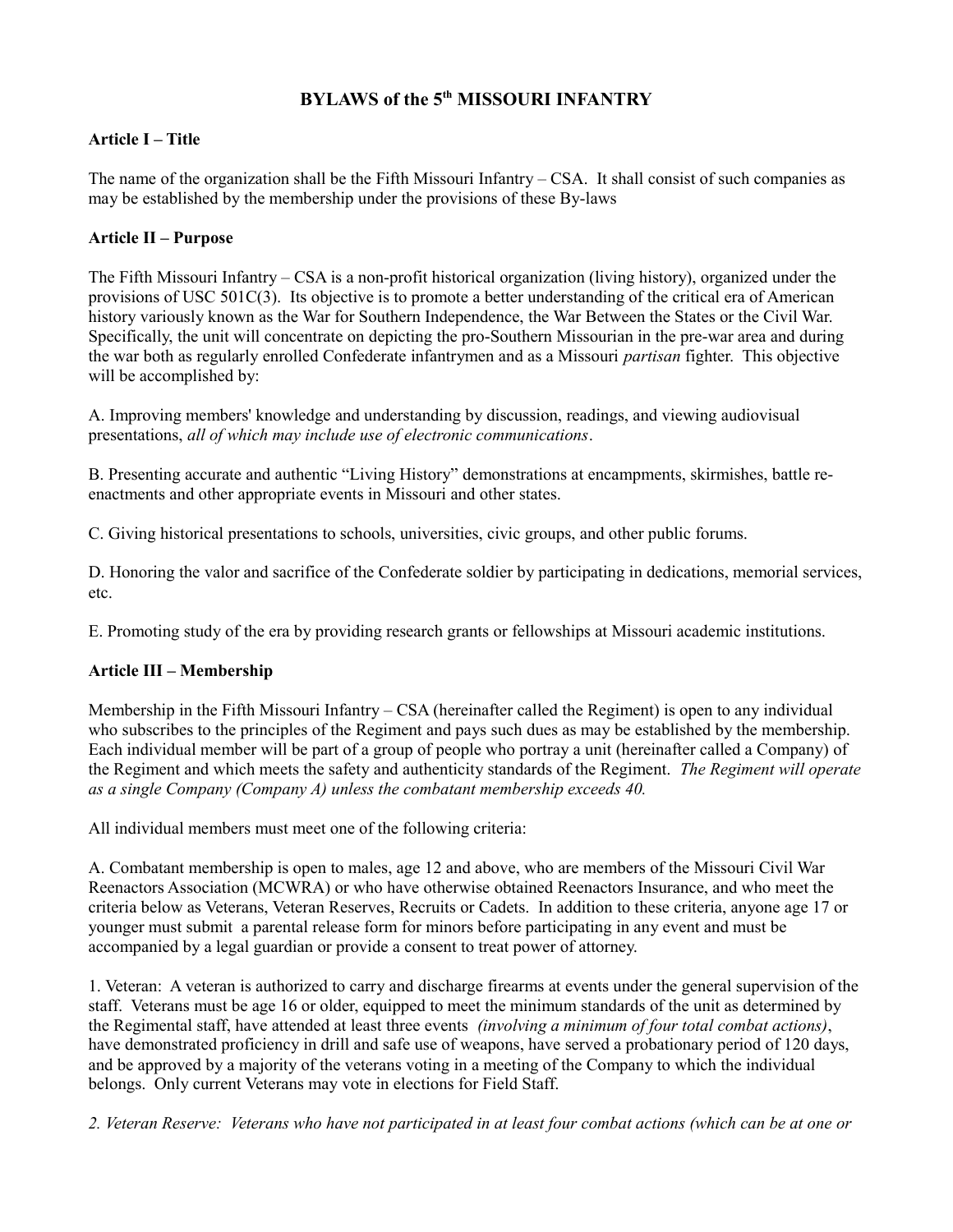*more events) in the past two years will be assigned to the Veteran Reserve. A Veteran Reserve will be automatically reinstated to Veteran status upon participating in the required number of actions, or by unanimous consent of the veterans at any meeting.* 

3. Recruit: A recruit is a probationary soldier who may carry and discharge firearms only under the direct supervision of a Veteran. He must be age 16 or older and shall not be permitted to discharge firearms in ranks until proficient. Recruits may vote for Organizational Directors only.

4. Cadet: A Cadet is a member age 15 or under who renders an authentic portrayal on the battlefield, such a *musician*, and who meets any minimum standards for his specialty. Cadets must be sponsored at each event by a Veteran. Cadets may not vote at any election.

C. Non-Combatant: Non-combatants are members such as family members of Combatants or others who wish to participate in events without taking the field. Non-combatants who participate in events must adhere to safety and authenticity requirements of the event and the unit. Non-combatants may vote for Organizational Directors only.

D. Associate: An Associate Member is a reenactor affiliated with another unit or a non-reenactor; in either case desiring to support the unit and receive its publications. Associate members may not vote, nor may they participate in the field unless they meet all requirements of the event sponsors, including Reenactor Insurance where applicable. Dues will be as established by the membership.

# **Article IV – Elections and Voting**

Organizational Directors and Field Officers shall be elected in January of each year. Elections will be conducted by secret ballot; the Directors may establish a system of voting electronically or by mail. Eligibility for voting is defined in Article III.

A. Organizational Directors are elected by the total Combatant and Non-combatant membership.

B. Field Staff: Each Company in the Regiment selects its own officers; should more than one company exist, the Regimental Commander will be elected by a majority vote of the entire Veteran membership.

## **Article V. Officers**

There shall be two sets of officers, the Organizational Directors and the Field Staff. Individuals may serve in both capacities.

A. Organizational Directors: The Organizational Directors shall consist of the President, *Vice-President, Secretary and Treasurer, plus a director from any additional company that may be established*. The President and Vice President shall serve a two year term, expiring at the end of even numbered years. The Secretary and Treasurer shall serve a two year term expiring at the end of odd numbered years. The Secretary & Treasurer positions may be combined with the approval of the membership. Directors will serve without pay, but may be reimbursed the necessary and reasonable expenses incurred in performing their duties.

1. The President shall preside over all meetings of the Directors  $\&$  of the general membership. He shall execute all contracts, with the approval of the Board of Directors.

## *2. The Vice-President shall act in the absence of the President.*

3. The Secretary shall maintain minutes of all Director and Membership meetings, making them available to the general membership. He will maintain files of correspondence and the original copies of the Articles of Incorporation. *He will ensure that the corporate report to the Secretary of State's office is accomplished in a*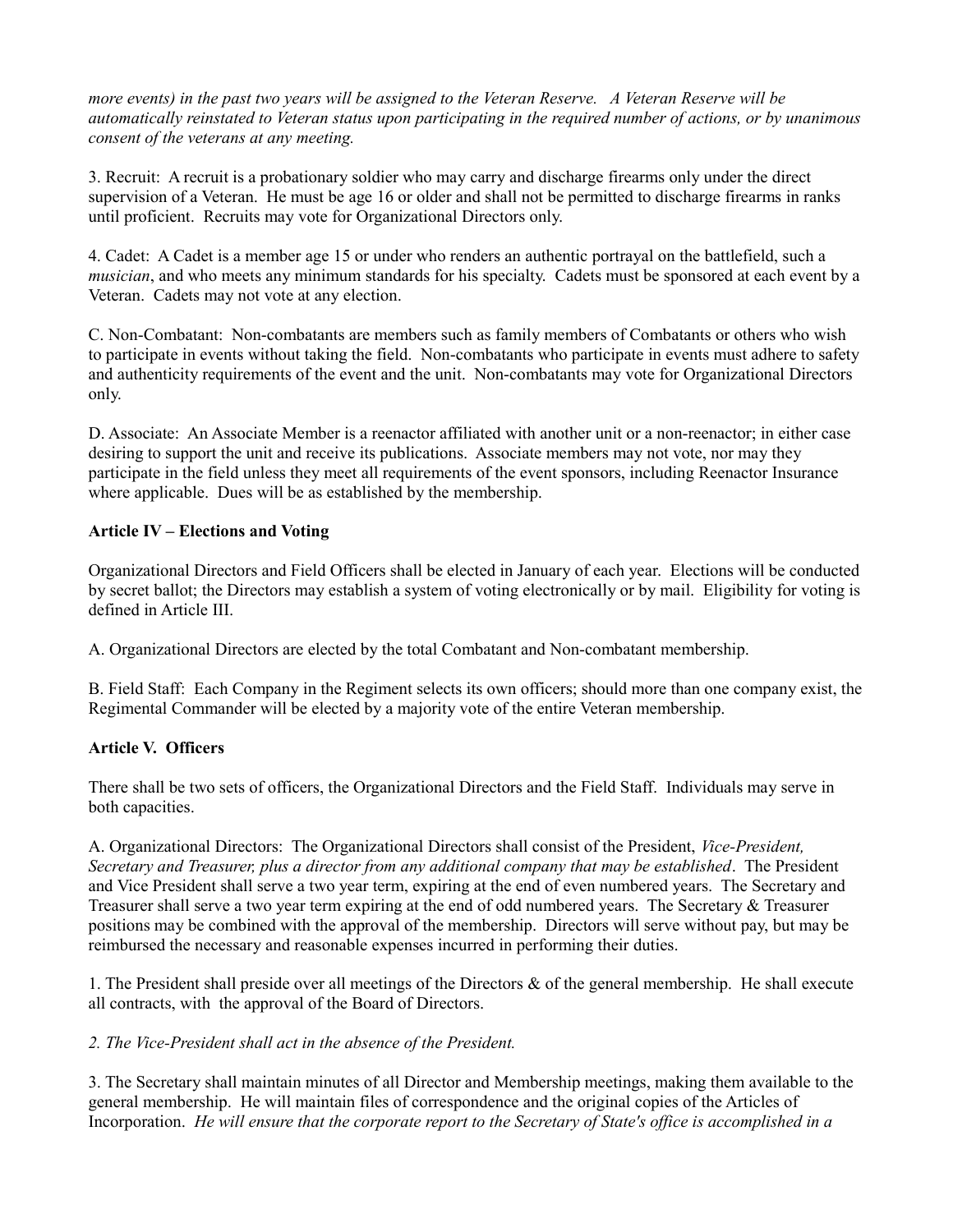*timely manner.* He shall prepare an agenda for each meeting.

4. The Treasurer shall maintain all financial records of the Regiment, including any tax exemption determination. He shall sign all checks for Regimental expenses *and have custody of the Regimental Debit Card. He shall ensure that the annual IRS filing is accomplished.*

*B. Field Staff: The Field Staff shall consist of a commander, holding the rank of Captain, and such junior officers and non-commissioned officers as Regimental numbers may justify. The Commander has overall responsibility for the conduct of the Regiment at events. In his absence, he shall appoint the highest ranking attendee as acting commander for that event. All officers and NCOs shall be elected by secret ballot vote of recognized veterans for a term of one year, during the month of January.* 

# **Article VI – Meetings**

An Annual Meeting shall be held in January or as close thereto as is practicable. Additional meetings may be scheduled as needed.

A. A quorum at any meeting shall consist of at least 30% of the members authorized to vote at that meeting. At least *21 days electronic* notice shall be provided for any meeting of the general membership.

B. *Directors may meet electronically at any time, or at any event designated as Maximum Effort by the Regiment.*

# **Article VII – Safety**

Safety is the paramount consideration at any event or drill. The Regiment shall maintain a safety guide which will include safety standards of the MCWRA as a reference, and ensure that all members sign a form indicating their consent and familiarity at least annually.

## **Article VIII – Authenticity**

In order to ensure authentic impressions at all events, the minimum required equipment for men shall include at least a period shoulder weapon, and trowsers, shoes and a shirt made form period patterns and made of authentic materials. In addition, members must comply with the rules established by event sponsors. The President may appoint members to an Authenticity Committee.

## **Article IX – Finance and Equipment**

A. Financial revenue of the unit shall consist of dues, contributions, and funds raised by other means. Organizational Directors shall approve a budget for income and expenses.

B. Title to all Equipment obtained by the Regiment remains with the Regiment. Members will sign for any equipment and be responsible for loss of or damage to equipment in their possession.

C. Regimental Dues shall be established by the Board of Directors, payable on or before the annual meeting. Individuals who desire membership in the MCWRA may pay those dues through the regiment at the same time. Special family membership dues may be established. Dues may be adjusted as required by a majority vote of the Board of Directors.

## **Article X – Amendments**

These By-laws may be amended by a majority vote of those voting at a meeting of the general membership, voting by secret ballot either in person or electronically, provided that the intent to amend the By-laws and the